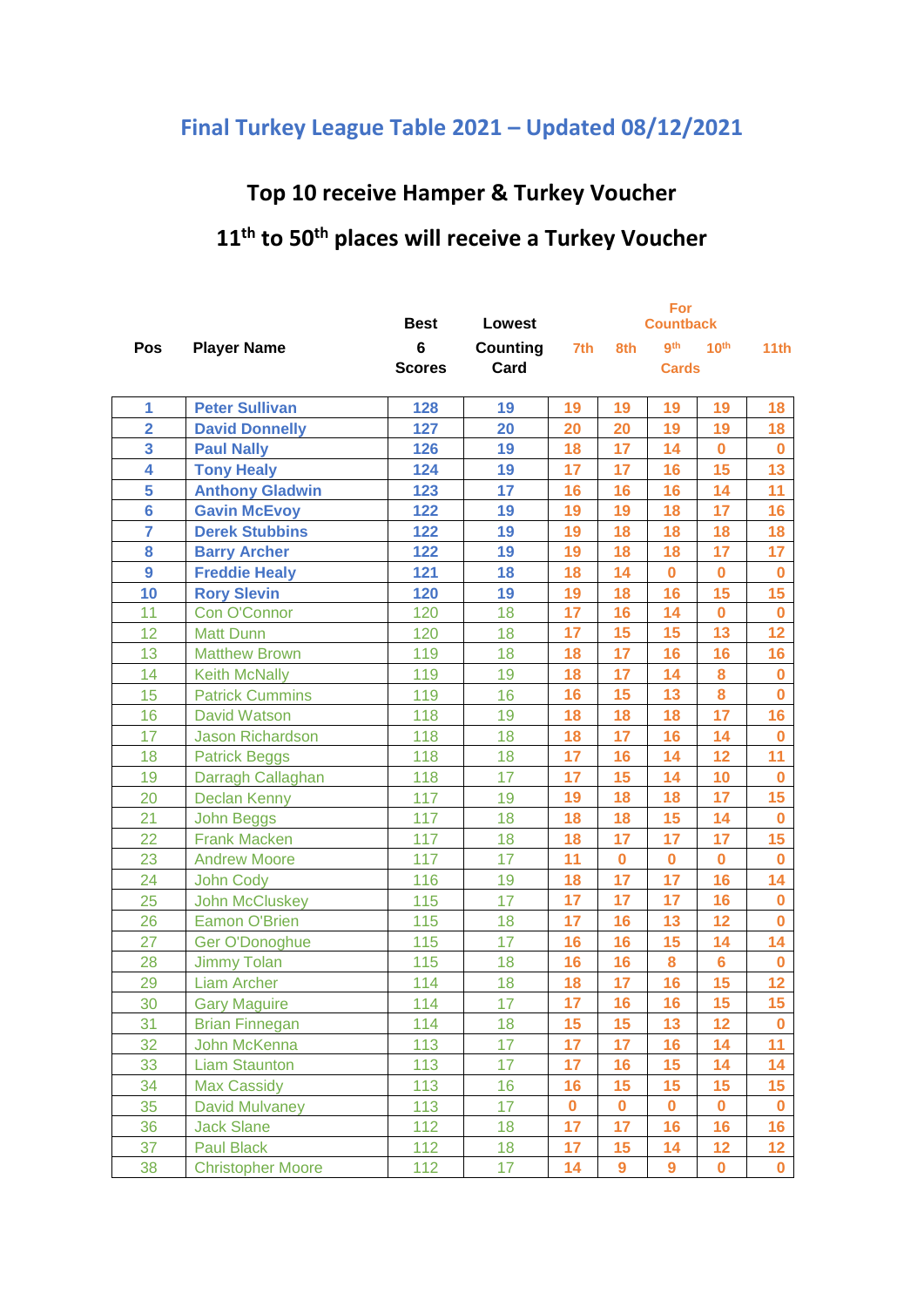| 39 | <b>Fintan Gorman</b>   | 111 | 16 | 16                      | 15       | 14          | 13       | 11                      |
|----|------------------------|-----|----|-------------------------|----------|-------------|----------|-------------------------|
| 40 | <b>Peter White</b>     | 111 | 16 | 16                      | 15       | 13          | $\bf{0}$ | $\bf{0}$                |
| 41 | Aidan Callaghan        | 111 | 14 | 12                      | $\bf{0}$ | $\bf{0}$    | $\bf{0}$ | $\mathbf 0$             |
| 42 | David Brabazon         | 110 | 18 | 18                      | 17       | 17          | 17       | 17                      |
| 43 | <b>Tom Clarke</b>      | 110 | 17 | 16                      | 15       | 13          | 13       | 11                      |
| 44 | <b>Joey Hughes</b>     | 110 | 15 | 15                      | 12       | $\bf{0}$    | $\bf{0}$ | $\bf{0}$                |
| 45 | Pat Kinsella           | 109 | 18 | 18                      | 16       | 15          | 15       | 13                      |
| 46 | <b>Donard McClean</b>  | 109 | 17 | 17                      | 16       | 16          | 15       | 15                      |
| 47 | <b>Michael Power</b>   | 109 | 17 | 16                      | 16       | 16          | 15       | $\bf{0}$                |
| 48 | Pat Roban              | 109 | 17 | 16                      | 16       | 15          | 15       | 14                      |
| 49 | <b>Mark Kendellen</b>  | 109 | 16 | 16                      | 15       | 15          | 14       | 14                      |
| 50 | <b>Charlie Guildea</b> | 109 | 16 | 15                      | 15       | 14          | $\bf{0}$ | $\bf{0}$                |
| 51 | Paul Donnelly          | 109 | 16 | 15                      | 15       | 13          | 13       | 13                      |
| 52 | Greg(Snr) Lewis        | 109 | 16 | 15                      | 15       | 13          | 13       | 11                      |
| 53 | Lloyd Wilson           | 109 | 16 | 15                      | 12       | 12          | 11       | $\mathbf 0$             |
| 54 | Martin Kavanagh        | 109 | 16 | 14                      | 14       | 13          | 10       | $\bf{0}$                |
| 55 | <b>Tommy Sheil</b>     | 108 | 17 | 17                      | 17       | 17          | 15       | 14                      |
| 56 | Jim Behan              | 108 | 17 | 17                      | 16       | 16          | 16       | 14                      |
| 57 | <b>Brian Finn</b>      | 108 | 17 | 16                      | 15       | 14          | 14       | 11                      |
| 58 | <b>Patrick McGrath</b> | 108 | 17 | 16                      | $\bf{0}$ | $\mathbf 0$ | $\bf{0}$ | $\mathbf 0$             |
| 59 | Colum Wilson           | 108 | 14 | 14                      | 14       | 14          | $\bf{0}$ | $\mathbf 0$             |
| 60 | <b>Martin Corr</b>     | 108 | 15 | 13                      | 12       | 12          | 10       | $\mathbf 0$             |
| 61 | Derek Whelan           | 108 | 13 | $\overline{\mathbf{1}}$ | $\bf{0}$ | $\mathbf 0$ | $\bf{0}$ | $\mathbf 0$             |
| 62 | Padraig Masterson      | 107 | 17 | 17                      | 17       | 17          | 16       | 15                      |
| 63 | Derek Crowley          | 107 | 17 | 17                      | 14       | 14          | 13       | 12                      |
| 64 | Seamus Ward            | 107 | 16 | 15                      | 15       | 15          | $\bf{0}$ | $\mathbf 0$             |
| 65 | Pat O'Brien            | 107 | 17 | 15                      | 13       | $\mathbf 0$ | $\bf{0}$ | $\mathbf 0$             |
| 66 | Michael Kearns         | 107 | 16 | 14                      | 14       | 13          | 11       | $\overline{\mathbf{0}}$ |
| 67 | Rob Buggle             | 107 | 16 | 14                      | 12       | 12          | $\bf{0}$ | $\mathbf 0$             |
| 68 | Cormac Broomfield      | 106 | 16 | 16                      | 14       | 14          | 14       | 14                      |
| 69 | Eoin O'Donoghue        | 106 | 16 | 16                      | 14       | 14          | 13       | 12                      |
| 70 | Frank Melia            | 106 | 16 | 15                      | 15       | 15          | 15       | 14                      |
| 71 | Paul Ward              | 106 | 16 | 15                      | 15       | 15          | 13       | $\overline{7}$          |
| 72 | Jason Quinlan          | 106 | 15 | 15                      | 15       | 14          | 9        | $\mathbf 0$             |
| 73 | Paul Redmond           | 106 | 16 | 15                      | 14       | 13          | 13       | 12                      |
| 74 | Eamonn Horan           | 106 | 16 | 15                      | 14       | $\bf{0}$    | $\bf{0}$ | $\bf{0}$                |
| 75 | George Wilson          | 106 | 15 | 15                      | 13       | 12          | $\bf{0}$ | $\bf{0}$                |
| 76 | Greg(Jnr) Lewis        | 106 | 16 | 15                      | 13       | $\bf{0}$    | $\bf{0}$ | $\bf{0}$                |
| 77 | Paul Davis             | 106 | 14 | 14                      | 14       | 14          | 11       | $\mathbf 0$             |
| 78 | <b>Stephen Tracey</b>  | 106 | 16 | 14                      | 0        | $\bf{0}$    | $\bf{0}$ | $\bf{0}$                |
| 79 | Stephen Brasier        | 106 | 16 | 14                      | $\bf{0}$ | $\bf{0}$    | $\bf{0}$ | $\bf{0}$                |
| 80 | Gary Woodhead          | 105 | 16 | 16                      | 16       | 15          | 14       | 12                      |
| 81 | Danny Bryan            | 105 | 16 | 14                      | 13       | 13          | 12       | 12                      |
| 82 | Sean O'Connor          | 105 | 14 | 13                      | 4        | $\mathbf 0$ | $\bf{0}$ | $\bf{0}$                |
| 83 | Patrick Harford        | 104 | 16 | 16                      | 16       | 16          | 16       | 14                      |
| 84 | Peter Slevin           | 104 | 16 | 16                      | 15       | 15          | $\bf{0}$ | $\bf{0}$                |
| 85 | <b>Stuart Gaffney</b>  | 104 | 15 | 14                      | 13       | 12          | $\bf{0}$ | $\bf{0}$                |
| 86 | Rory Kelly             | 103 | 15 | 14                      | 14       | 13          | 12       | 11                      |
| 87 | Noel Falvey            | 102 | 16 | 15                      | 15       | 15          | 12       | 12                      |
| 88 | Andy Breen             | 102 | 15 | 15                      | 14       | 14          | 13       | 13                      |
| 89 | <b>Michael Geary</b>   | 102 | 16 | 15                      | 12       | 12          | 8        | $\bf{0}$                |
| 90 | Peter Callaghan        | 102 | 16 | 9                       | 9        | $\mathbf 0$ | $\bf{0}$ | $\mathbf 0$             |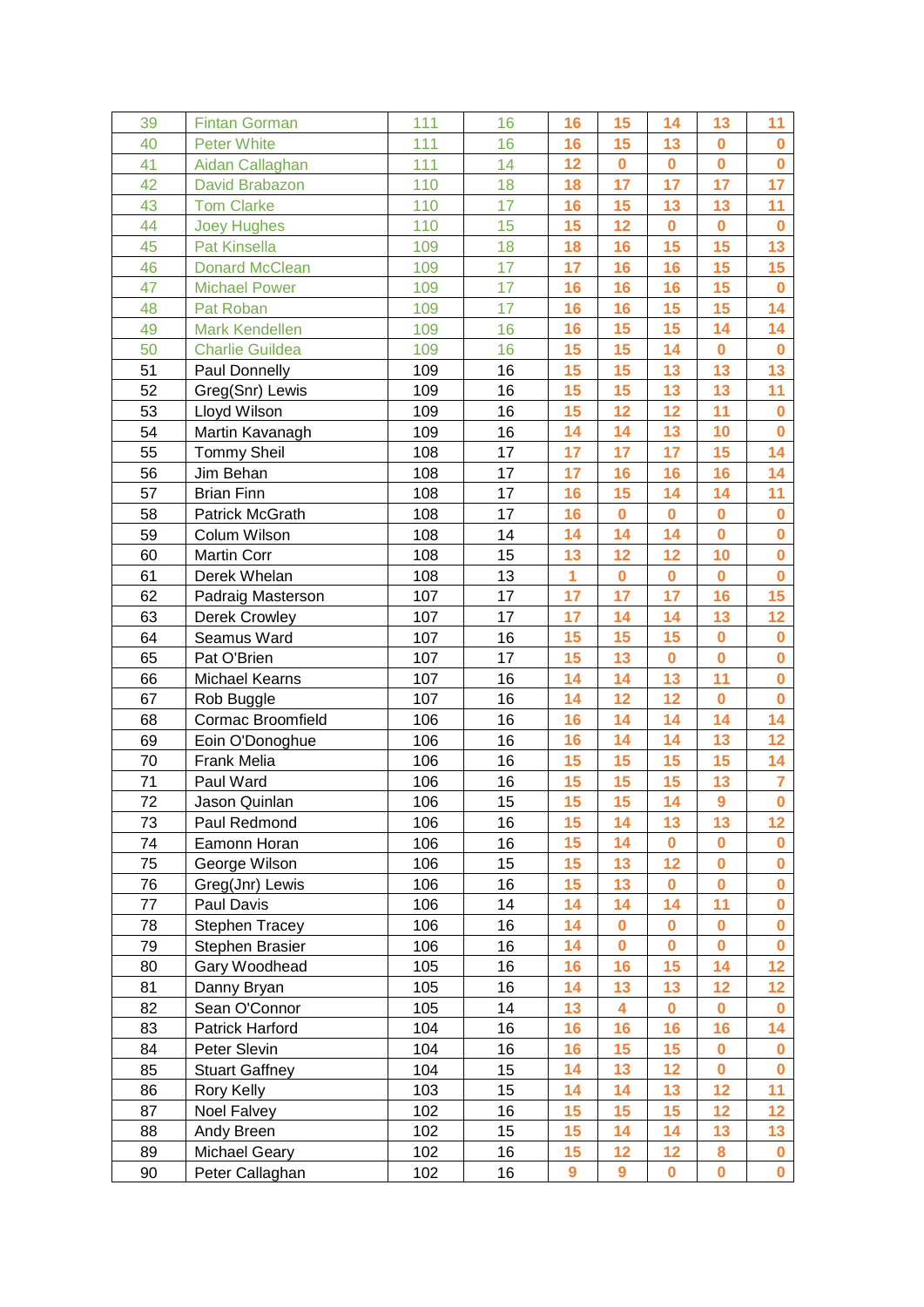| 91  | <b>Frank Ivers</b>     | 101 | 15          | 14               | 14             | 13                      | 11                      | $\bf{0}$                |
|-----|------------------------|-----|-------------|------------------|----------------|-------------------------|-------------------------|-------------------------|
| 92  | <b>Barry Guildea</b>   | 101 | 15          | 13               | $\bf{0}$       | $\bf{0}$                | $\bf{0}$                | $\bf{0}$                |
| 93  | <b>Gerard Tallon</b>   | 101 | 13          | $\bf{0}$         | $\bf{0}$       | $\overline{\mathbf{0}}$ | $\bf{0}$                | $\mathbf 0$             |
| 94  | Davy Evans             | 101 | 13          | $\mathbf 0$      | $\overline{0}$ | $\overline{\mathbf{0}}$ | $\bf{0}$                | $\overline{\mathbf{0}}$ |
| 95  | <b>Bobby Roche</b>     | 100 | 16          | 15               | 15             | 15                      | 14                      | $\bf{0}$                |
| 96  | Willie Rooney          | 100 | 15          | 15               | 13             | 12                      | 12                      | 10                      |
| 97  | <b>Gerard Reynolds</b> | 100 | 15          | 14               | 14             | 14                      | 8                       | $\bf{0}$                |
| 98  | <b>Martin Kestell</b>  | 99  | 16          | 14               | 14             | 13                      | 13                      | 12                      |
| 99  | <b>Stephen Coffey</b>  | 99  | 15          | 14               | 14             | 10                      | $\bf{0}$                | $\bf{0}$                |
| 100 | <b>Bill Duggan</b>     | 99  | 14          | 14               | 13             | $\mathbf 0$             | $\bf{0}$                | $\mathbf 0$             |
| 101 | Derek Reilly           | 99  | 8           | $\bf{0}$         | $\bf{0}$       | $\bf{0}$                | $\bf{0}$                | $\bf{0}$                |
| 102 | <b>Adrian Browne</b>   | 98  | 15          | 15               | 15             | 14                      | 13                      | 13                      |
| 103 | John Scully            | 98  | 15          | 14               | 14             | 13                      | 12                      | 12                      |
| 104 | John O'Shea            | 97  | 14          | 14               | 14             | 14                      | 13                      | $\bf{0}$                |
| 105 | John Fitzpatrick       | 97  | 15          | 14               | 14             | 12                      | 11                      | $\mathbf 0$             |
| 106 | <b>Mark Farrell</b>    | 97  | 14          | 13               | 12             | 12                      | 10                      | 10                      |
| 107 | Paul O'Brien           | 97  | 14          | 13               | 11             | $\bf{0}$                | $\bf{0}$                | $\bf{0}$                |
| 108 | <b>Raymond McCabe</b>  | 97  | 11          | $\bf{0}$         | $\overline{0}$ | $\mathbf 0$             | $\bf{0}$                | $\mathbf 0$             |
| 109 | <b>Vincent Garland</b> | 95  | 12          | 12               | 12             | $\overline{\mathbf{0}}$ | $\bf{0}$                | $\mathbf 0$             |
| 110 | Alan Reid              | 95  | 12          | 12               | $\bf{0}$       | $\bf{0}$                | $\bf{0}$                | $\mathbf 0$             |
| 111 | Fran Dawson            | 95  | 11          | $\bf{0}$         | $\bf{0}$       | $\bf{0}$                | $\bf{0}$                | $\bf{0}$                |
| 112 | <b>Niall Brady</b>     | 95  | 9           | $\bf{0}$         | $\bf{0}$       | $\bf{0}$                | $\bf{0}$                | $\bf{0}$                |
| 113 | <b>Esmond Reilly</b>   | 94  | 14          | 13               | 11             | 9                       | 8                       | $\bf{0}$                |
| 114 | Joseph Shine           | 94  | 14          | 13               | $\bf{0}$       | $\mathbf 0$             | $\bf{0}$                | $\bf{0}$                |
| 115 |                        | 94  | 13          | 12               | 12             | 12                      | 11                      | $\mathbf 0$             |
|     | <b>Hugh Tuckey</b>     | 94  | 14          |                  |                |                         | $\bf{0}$                | $\bf{0}$                |
| 116 | <b>Oliver Mueller</b>  | 93  | 13          | 12<br>13         | 11<br>13       | $\boldsymbol{9}$<br>12  | 9                       | $\mathbf 0$             |
| 117 | Francis Finnegan       |     |             |                  |                |                         | 8                       | $\overline{\mathbf{0}}$ |
| 118 | Michael Lynam          | 93  | 12          | 11               | 10             | 10                      |                         |                         |
| 119 | Paul McNally           | 93  | 13          | $\boldsymbol{9}$ | $\bf{0}$       | $\mathbf 0$             | $\bf{0}$                | $\mathbf 0$             |
| 120 | Barry Rooney           | 93  | 14          | 8                | $\bf{0}$       | $\bf{0}$                | $\bf{0}$                | $\bf{0}$                |
| 121 | Peter O'Rourke         | 93  | 12          | $\mathbf 0$      | $\bf{0}$       | $\mathbf 0$             | $\bf{0}$                | $\mathbf 0$             |
| 122 | Philip Shanahan        | 92  | 14          | 14               | 13             | $6\phantom{a}$          | $\bf{0}$                | $\mathbf 0$             |
| 123 | Sean McCormack         | 92  | 13          | 12               | 12             | 9                       | $\bf{0}$                | $\bf{0}$                |
| 124 | Shay Wherity           | 92  | 10          | $\pmb{0}$        | $\pmb{0}$      | $\overline{\mathbf{0}}$ | $\overline{\mathbf{0}}$ | $\mathbf 0$             |
| 125 | Pat Hogan              | 92  | 12          | $\bf{0}$         | $\bf{0}$       | $\bf{0}$                | $\bf{0}$                | $\bf{0}$                |
| 126 | Luke White             | 91  | 13          | $\boldsymbol{9}$ | $\bf{0}$       | $\bf{0}$                | $\bf{0}$                | $\bf{0}$                |
| 127 | Kyle Healy             | 91  | 11          | 8                | $\bf{0}$       | $\bf{0}$                | $\bf{0}$                | $\bf{0}$                |
| 128 | Andrew Whitney         | 91  | $\mathsf 0$ | $\bf{0}$         | $\bf{0}$       | $\mathbf 0$             | $\bf{0}$                | $\bf{0}$                |
| 129 | Padraig Faughnan       | 90  | 11          | $\bf{0}$         | $\bf{0}$       | $\bf{0}$                | $\bf{0}$                | $\mathbf 0$             |
| 130 | Tony Kenny             | 89  | 13          | 13               | 13             | $\bf{0}$                | $\bf{0}$                | $\bf{0}$                |
| 131 | Ryan Reid              | 89  | 14          | 13               | 10             | $\bf{0}$                | $\bf{0}$                | $\bf{0}$                |
| 132 | Noel Healy             | 89  | 13          | 12               | 11             | $\mathbf 0$             | $\bf{0}$                | $\bf{0}$                |
| 133 | Peter Kavanagh         | 89  | 13          | 11               | 10             | 10                      | $\bf{0}$                | $\bf{0}$                |
| 134 | <b>Philip Tracey</b>   | 89  | 11          | $\bf{0}$         | 0              | 0                       | $\bf{0}$                | $\bf{0}$                |
| 135 | Percy Williams         | 89  | 8           | $\bf{0}$         | $\bf{0}$       | $\bf{0}$                | $\bf{0}$                | $\bf{0}$                |
| 136 | Martin McInerney       | 89  | 9           | $\bf{0}$         | $\bf{0}$       | $\bf{0}$                | $\bf{0}$                | $\bf{0}$                |
| 137 | Joe Fanning            | 89  | 14          | $\bf{0}$         | $\bf{0}$       | $\overline{\mathbf{0}}$ | $\bf{0}$                | $\bf{0}$                |
| 138 | Pat Casey              | 88  | 13          | $\bf{0}$         | $\bf{0}$       | $\bf{0}$                | $\boldsymbol{0}$        | $\bf{0}$                |
| 139 | Ken Moss               | 88  | 12          | $\bf{0}$         | $\bf{0}$       | $\bf{0}$                | $\bf{0}$                | $\bf{0}$                |
| 140 | Derek McGarrigle       | 87  | 14          | 13               | $\bf{0}$       | $\bf{0}$                | $\bf{0}$                | $\bf{0}$                |
| 141 | Allan Legge            | 87  | 11          | 10               | 10             | $\bf{0}$                | $\bf{0}$                | $\mathbf 0$             |
| 142 | David King             | 87  | 11          | $\bf{0}$         | $\bf{0}$       | 0                       | $\bf{0}$                | $\mathbf 0$             |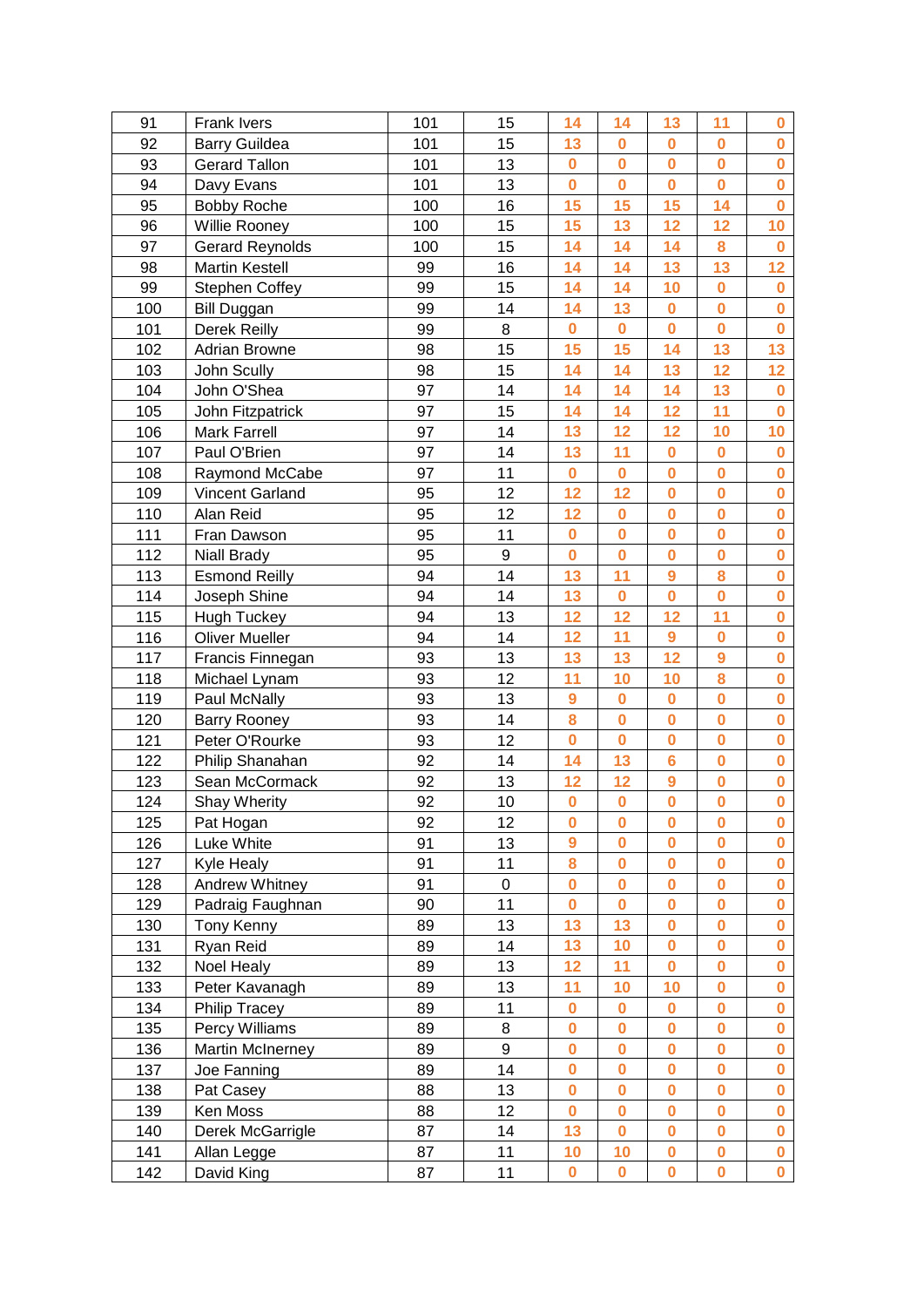| 143 | Sean Doogue                 | 86 | 11               | 10               | 10                      | 10                      | $\bf{0}$ | $\bf{0}$     |
|-----|-----------------------------|----|------------------|------------------|-------------------------|-------------------------|----------|--------------|
| 144 | John Hayes                  | 86 | 12               | $\boldsymbol{9}$ | $\bf{0}$                | $\bf{0}$                | $\bf{0}$ | $\bf{0}$     |
| 145 | <b>Bill Whitney</b>         | 86 | 5                | $\bf{0}$         | $\bf{0}$                | $\bf{0}$                | $\bf{0}$ | $\bf{0}$     |
| 146 | <b>Martin Nolan</b>         | 86 | $\overline{0}$   | $\bf{0}$         | $\bf{0}$                | $\overline{0}$          | $\bf{0}$ | $\bf{0}$     |
| 147 | Paddy Donnelly              | 85 | 11               | 11               | 9                       | $\bf{0}$                | $\bf{0}$ | $\bf{0}$     |
| 148 | <b>William Beare</b>        | 85 | 10               | $\bf{0}$         | $\bf{0}$                | $\bf{0}$                | $\bf{0}$ | $\bf{0}$     |
| 149 | Julian McMenamin            | 84 | $\mathsf 0$      | $\bf{0}$         | $\bf{0}$                | $\mathbf 0$             | $\bf{0}$ | $\bf{0}$     |
| 150 | Gerard Rooney               | 83 | 12               | 11               | $\overline{\mathbf{0}}$ | $\mathbf 0$             | $\bf{0}$ | $\mathbf 0$  |
| 151 | John Rogan                  | 83 | 9                | 4                | $\overline{\mathbf{0}}$ | $\overline{0}$          | $\bf{0}$ | $\bf{0}$     |
| 152 | <b>Christy Harford</b>      | 83 | $\mathbf 0$      | $\bf{0}$         | $\bf{0}$                | $\mathbf 0$             | $\bf{0}$ | $\bf{0}$     |
| 153 | Ryan McMahon                | 82 | $\mathbf 0$      | $\bf{0}$         | $\bf{0}$                | $\bf{0}$                | $\bf{0}$ | $\bf{0}$     |
| 154 | Will O'Sullivan             | 81 | 11               | 11               | $\bf{0}$                | $\bf{0}$                | $\bf{0}$ | $\bf{0}$     |
| 155 | Pat Morrissey               | 81 | 0                | $\bf{0}$         | $\bf{0}$                | $\bf{0}$                | $\bf{0}$ | $\bf{0}$     |
| 156 | <b>Christopher Donnelly</b> | 81 | $\mathbf 0$      | $\bf{0}$         | $\bf{0}$                | $\mathbf 0$             | $\bf{0}$ | $\bf{0}$     |
| 157 | Christopher Casey           | 80 | 6                | $\bf{0}$         | $\bf{0}$                | $\mathbf 0$             | $\bf{0}$ | $\mathbf 0$  |
| 158 | Jack McGrane                | 79 | $\mathbf 0$      | $\bf{0}$         | $\bf{0}$                | $\bf{0}$                | $\bf{0}$ | $\bf{0}$     |
| 159 | Barry Callaghan             | 78 | $\mathbf 0$      | $\bf{0}$         | $\bf{0}$                | $\mathbf 0$             | $\bf{0}$ | $\bf{0}$     |
| 160 | <b>Niall Cronin</b>         | 78 | $\overline{0}$   | $\bf{0}$         | $\overline{\mathbf{0}}$ | $\mathbf 0$             | $\bf{0}$ | $\bf{0}$     |
| 161 | <b>Scott Lewis</b>          | 78 | $\mathsf 0$      | $\bf{0}$         | $\overline{\mathbf{0}}$ | $\overline{\mathbf{0}}$ | $\bf{0}$ | $\bf{0}$     |
| 162 | Sean O'Rourke               | 77 | $\mathbf 0$      | $\bf{0}$         | $\bf{0}$                | $\bf{0}$                | $\bf{0}$ | $\bf{0}$     |
| 163 | <b>Chris Herbert</b>        | 77 | $\mathbf 0$      | $\bf{0}$         | $\bf{0}$                | $\bf{0}$                | $\bf{0}$ | $\bf{0}$     |
| 164 | John Keogh                  | 76 | $\mathbf 0$      | $\bf{0}$         | $\bf{0}$                | $\bf{0}$                | $\bf{0}$ | $\bf{0}$     |
| 165 | Tony_JR Healy               | 76 | $\mathbf 0$      | $\bf{0}$         | $\bf{0}$                | $\bf{0}$                | $\bf{0}$ | $\bf{0}$     |
| 166 | <b>Mick McNulty</b>         | 76 | 0                | $\bf{0}$         | $\bf{0}$                | $\bf{0}$                | $\bf{0}$ | $\bf{0}$     |
| 167 | <b>Brian Kelly</b>          | 76 | $\mathbf 0$      | $\bf{0}$         | $\bf{0}$                | $\bf{0}$                | $\bf{0}$ | $\bf{0}$     |
| 168 | Gerry Whelan                | 76 | $\mathbf 0$      | $\bf{0}$         | $\bf{0}$                | $\bf{0}$                | $\bf{0}$ | $\bf{0}$     |
| 169 | <b>Brendan Grant</b>        | 75 | $\overline{0}$   | $\bf{0}$         | $\overline{0}$          | $\mathbf 0$             | $\bf{0}$ | $\bf{0}$     |
| 170 | <b>Cathal Hickey</b>        | 75 | $\mathbf 0$      | $\bf{0}$         | $\overline{\mathbf{0}}$ | $\overline{\mathbf{0}}$ | $\bf{0}$ | $\bf{0}$     |
| 171 | Eric Roche                  | 75 | $\mathbf 0$      | $\bf{0}$         | $\bf{0}$                | $\bf{0}$                | $\bf{0}$ | $\bf{0}$     |
| 172 | TommyJnr Quinn              | 75 | 6                | $\bf{0}$         | $\bf{0}$                | $\bf{0}$                | $\bf{0}$ | $\bf{0}$     |
| 173 | Pat Keogh                   | 74 | 5                | $\bf{0}$         | $\bf{0}$                | $\bf{0}$                | $\bf{0}$ | $\bf{0}$     |
| 174 | Matthew Sheeran             | 74 | $\mathbf 0$      | $\bf{0}$         | $\bf{0}$                | $\bf{0}$                | $\bf{0}$ | $\bf{0}$     |
| 175 | Leon Staunton               | 73 | $\mathbf 0$      | $\bf{0}$         | $\bf{0}$                | $\bf{0}$                | $\bf{0}$ | $\bf{0}$     |
| 176 | John O'Doherty              | 72 | 10               | 9                | 9                       | 3                       | $\bf{0}$ | $\bf{0}$     |
| 177 | Steven Richardson           | 72 | $\boldsymbol{0}$ | $\bf{0}$         | 0                       | $\bf{0}$                | $\bf{0}$ | $\bf{0}$     |
| 178 | Ruairi Kelly                | 71 | 9                | $\boldsymbol{9}$ | 6                       | 5                       | $\bf{0}$ | $\bf{0}$     |
| 179 | Joe Moloney                 | 71 | $\mathbf 0$      | $\bf{0}$         | $\overline{\mathbf{0}}$ | $\bf{0}$                | $\bf{0}$ | $\bf{0}$     |
| 180 | John McConnell              | 71 | $\mathsf 0$      | $\bf{0}$         | $\overline{\mathbf{0}}$ | $\mathbf 0$             | $\bf{0}$ | $\bf{0}$     |
| 181 | Robert Murphy               | 70 | 0                | $\bf{0}$         | $\bf{0}$                | $\mathbf 0$             | $\bf{0}$ | $\mathbf 0$  |
| 182 | Paddy Daly                  | 69 | 9                | 8                | $\bf{0}$                | $\bf{0}$                | $\bf{0}$ | $\bf{0}$     |
| 183 | <b>Tommy Harford</b>        | 68 | $\mathbf 0$      | $\bf{0}$         | $\bf{0}$                | $\bf{0}$                | $\bf{0}$ | $\bf{0}$     |
| 184 | <b>Colm Lawless</b>         | 68 | $\mathbf 0$      | $\bf{0}$         | $\bf{0}$                | $\bf{0}$                | $\bf{0}$ | $\bf{0}$     |
| 185 | Fergus Elworthy             | 68 | 0                | $\bf{0}$         | $\bf{0}$                | $\bf{0}$                | $\bf{0}$ | $\bf{0}$     |
| 186 | <b>Michael Frawley</b>      | 67 | 0                | $\bf{0}$         | 0                       | $\bf{0}$                | $\bf{0}$ | $\bf{0}$     |
| 187 | Tom Murphy                  | 67 | 5                | $\bf{0}$         | $\bf{0}$                | $\bf{0}$                | $\bf{0}$ | $\bf{0}$     |
| 188 | Pat Phillips                | 67 | $\mathbf 0$      | $\bf{0}$         | $\bf{0}$                | $\bf{0}$                | $\bf{0}$ | $\bf{0}$     |
| 189 | Dave Verdon                 | 65 | $\mathbf 0$      | $\bf{0}$         | $\overline{\mathbf{0}}$ | $\mathbf 0$             | $\bf{0}$ | $\bf{0}$     |
| 190 | Paul Dunne                  | 65 | 0                | $\bf{0}$         | 0                       | $\bf{0}$                | $\bf{0}$ | $\bf{0}$     |
| 191 | <b>Thomas Scully</b>        | 64 | 0                | $\bf{0}$         | 0                       | $\bf{0}$                | $\bf{0}$ | $\bf{0}$     |
| 192 | <b>Robert Gray</b>          | 64 | $\mathbf 0$      | $\bf{0}$         | $\bf{0}$                | $\bf{0}$                | $\bf{0}$ | $\bf{0}$     |
| 193 | Ivon Keeling                | 64 | 9                | $\bf{0}$         | 0                       | $\bf{0}$                | $\bf{0}$ | $\mathbf 0$  |
| 194 | Michael Marsh               | 64 | $\mathsf 0$      | $\bf{0}$         | $\bf{0}$                | $\overline{\mathbf{0}}$ | $\bf{0}$ | $\mathbf{0}$ |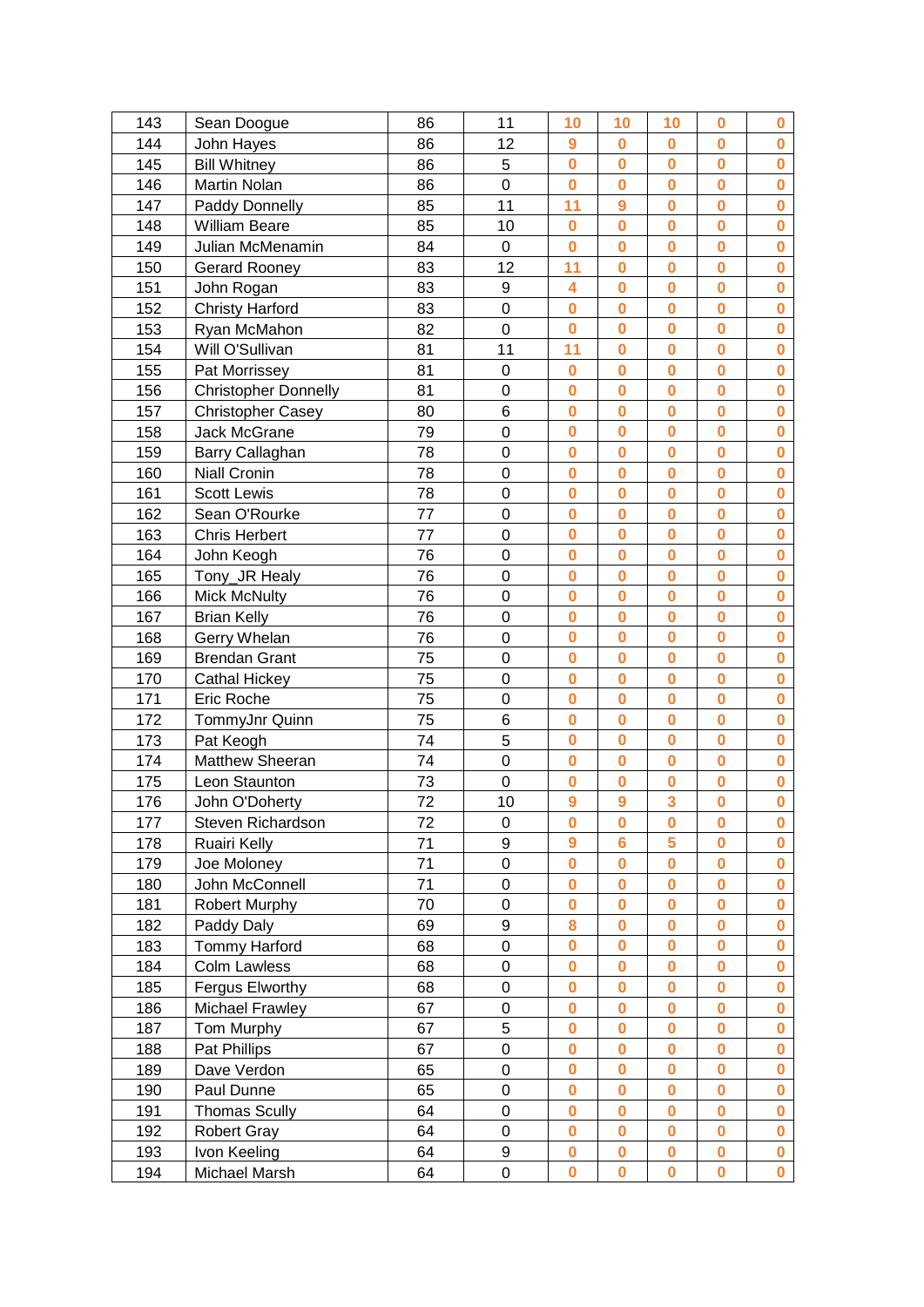| 195 | <b>Gary McGrane</b>     | 64 | 0              | $\bf{0}$         | $\bf{0}$                | $\bf{0}$                | $\bf{0}$ | $\bf{0}$    |
|-----|-------------------------|----|----------------|------------------|-------------------------|-------------------------|----------|-------------|
| 196 | Ciaran Guildea          | 64 | $\mathbf 0$    | $\bf{0}$         | $\bf{0}$                | $\bf{0}$                | $\bf{0}$ | $\bf{0}$    |
| 197 | Donagh O'Shea           | 64 | $\mathbf 0$    | $\bf{0}$         | $\bf{0}$                | $\bf{0}$                | $\bf{0}$ | $\mathbf 0$ |
| 198 | Martin Bryan            | 63 | 0              | $\bf{0}$         | $\overline{0}$          | O                       | $\bf{0}$ | $\bf{0}$    |
| 199 | Patrick McPartlan       | 63 | 0              | $\bf{0}$         | $\bf{0}$                | $\mathbf 0$             | $\bf{0}$ | $\bf{0}$    |
| 200 | Gary O'Reilly           | 62 | $\mathbf 0$    | $\bf{0}$         | $\bf{0}$                | $\bf{0}$                | $\bf{0}$ | $\bf{0}$    |
| 201 | <b>Richard McGovern</b> | 62 | $\mathbf 0$    | $\bf{0}$         | $\bf{0}$                | $\mathbf 0$             | $\bf{0}$ | $\bf{0}$    |
| 202 | Pat Levins              | 61 | $\overline{0}$ | $\bf{0}$         | $\bf{0}$                | $\overline{\mathbf{0}}$ | $\bf{0}$ | $\mathbf 0$ |
| 203 | <b>Brian Byrne</b>      | 60 | $\overline{0}$ | $\bf{0}$         | $\overline{\mathbf{0}}$ | $\overline{\mathbf{0}}$ | $\bf{0}$ | $\bf{0}$    |
| 204 | Jonathan Lynch          | 57 | $\mathbf 0$    | $\bf{0}$         | $\bf{0}$                | $\mathbf 0$             | $\bf{0}$ | $\mathbf 0$ |
| 205 | Kieran Lynch            | 57 | 0              | $\bf{0}$         | $\bf{0}$                | $\bf{0}$                | $\bf{0}$ | $\bf{0}$    |
| 206 | Alan O'Neill            | 56 | 0              | $\bf{0}$         | $\bf{0}$                | $\bf{0}$                | $\bf{0}$ | $\bf{0}$    |
| 207 | Eric Goodson            | 55 | $\mathbf 0$    | $\bf{0}$         | $\bf{0}$                | $\bf{0}$                | $\bf{0}$ | $\bf{0}$    |
| 208 | <b>Michael Flannery</b> | 55 | $\mathbf 0$    | $\bf{0}$         | $\bf{0}$                | $\mathbf 0$             | $\bf{0}$ | $\bf{0}$    |
| 209 | Mark Doolan             | 55 | $\overline{0}$ | $\bf{0}$         | $\bf{0}$                | $\mathbf 0$             | $\bf{0}$ | $\mathbf 0$ |
| 210 | <b>Graham Baker</b>     | 55 | 0              | $\bf{0}$         | $\bf{0}$                | $\mathbf 0$             | $\bf{0}$ | $\bf{0}$    |
| 211 | Liam Rooney             | 53 | $\mathbf 0$    | $\bf{0}$         | $\bf{0}$                | $\bf{0}$                | $\bf{0}$ | $\mathbf 0$ |
| 212 | Paul Cox                | 53 | $\overline{0}$ | $\bf{0}$         | $\bf{0}$                | $\overline{\mathbf{0}}$ | $\bf{0}$ | $\bf{0}$    |
| 213 | Kevin Lucey             | 53 | $\mathbf 0$    | $\bf{0}$         | $\overline{\mathbf{0}}$ | $\overline{\mathbf{0}}$ | $\bf{0}$ | $\mathbf 0$ |
| 214 | <b>Anthony Scully</b>   | 52 | $\mathbf 0$    | $\bf{0}$         | $\bf{0}$                | $\bf{0}$                | $\bf{0}$ | $\bf{0}$    |
| 215 | Eoin Sweeney            | 51 | $\mathbf 0$    | $\bf{0}$         | $\bf{0}$                | $\bf{0}$                | $\bf{0}$ | $\bf{0}$    |
| 216 | Stephen Larkin          | 51 | $\mathbf 0$    | $\bf{0}$         | $\bf{0}$                | $\bf{0}$                | $\bf{0}$ | $\bf{0}$    |
| 217 | Martin Doolin           | 49 | $\overline{0}$ | $\bf{0}$         | $\bf{0}$                | $\mathbf 0$             | $\bf{0}$ | $\bf{0}$    |
| 218 | Derek Byrne             | 48 | 0              | $\bf{0}$         | $\bf{0}$                | $\mathbf 0$             | $\bf{0}$ | $\bf{0}$    |
| 219 | Liam Ralph              | 48 | $\mathbf 0$    | $\bf{0}$         | $\bf{0}$                | $\bf{0}$                | $\bf{0}$ | $\bf{0}$    |
| 220 | Fergal O'Connor         | 48 | $\mathbf 0$    | $\bf{0}$         | $\bf{0}$                | $\bf{0}$                | $\bf{0}$ | $\bf{0}$    |
| 221 | Tom Coughlan            | 47 | $\overline{0}$ | $\bf{0}$         | $\overline{0}$          | $\mathbf 0$             | $\bf{0}$ | $\mathbf 0$ |
| 222 | David Duffy             | 46 | $\overline{0}$ | $\bf{0}$         | $\overline{0}$          | $\overline{\mathbf{0}}$ | $\bf{0}$ | $\bf{0}$    |
| 223 | Justin Kavanagh         | 45 | $\mathbf 0$    | $\bf{0}$         | $\bf{0}$                | $\mathbf 0$             | $\bf{0}$ | $\mathbf 0$ |
| 224 | Liam Garland            | 45 | 0              | $\bf{0}$         | $\bf{0}$                | $\bf{0}$                | $\bf{0}$ | $\bf{0}$    |
| 225 | <b>Martin Downes</b>    | 45 | 0              | $\bf{0}$         | $\bf{0}$                | $\bf{0}$                | $\bf{0}$ | $\bf{0}$    |
| 226 | <b>Austin Mallon</b>    | 45 | $\mathbf 0$    | $\bf{0}$         | $\bf{0}$                | $\bf{0}$                | $\bf{0}$ | $\bf{0}$    |
| 227 | Alan Moriarty           | 44 | 0              | $\bf{0}$         | $\bf{0}$                | 0                       | $\bf{0}$ | $\bf{0}$    |
| 228 | Aidan Morrissey         | 44 | $\mathbf 0$    | $\bf{0}$         | $\bf{0}$                | $\mathbf 0$             | $\bf{0}$ | $\bf{0}$    |
| 229 | Sean Considine          | 44 | 0              | $\bf{0}$         | $\bf{0}$                | $\bf{0}$                | $\bf{0}$ | $\bf{0}$    |
| 230 | Freddie Tiernan         | 44 | 0              | $\bf{0}$         | $\bf{0}$                | $\bf{0}$                | $\bf{0}$ | $\bf{0}$    |
| 231 | Shane Whelan            | 43 | $\mathbf 0$    | $\bf{0}$         | $\bf{0}$                | $\bf{0}$                | $\bf{0}$ | $\bf{0}$    |
| 232 | Jim Daltun              | 43 | $\mathbf 0$    | $\bf{0}$         | $\bf{0}$                | $\bf{0}$                | $\bf{0}$ | $\bf{0}$    |
| 233 | <b>Kevin Donnelly</b>   | 43 | 0              | $\bf{0}$         | $\bf{0}$                | $\bf{0}$                | $\bf{0}$ | $\mathbf 0$ |
| 234 | <b>Tony Hamilton</b>    | 39 | 0              | $\bf{0}$         | $\bf{0}$                | $\bf{0}$                | $\bf{0}$ | $\bf{0}$    |
| 235 | Niall_G Murphy          | 38 | $\mathbf 0$    | $\bf{0}$         | $\bf{0}$                | $\bf{0}$                | $\bf{0}$ | $\bf{0}$    |
| 236 | <b>Brian Murphy</b>     | 37 | 0              | $\bf{0}$         | $\bf{0}$                | $\mathbf 0$             | $\bf{0}$ | $\bf{0}$    |
| 237 | Vincent Thomas          | 36 | 0              | $\bf{0}$         | $\bf{0}$                | $\bf{0}$                | $\bf{0}$ | $\bf{0}$    |
| 238 | Ryan Whelan             | 35 | 0              | $\boldsymbol{0}$ | $\bf{0}$                | $\bf{0}$                | $\bf{0}$ | $\bf{0}$    |
| 239 | <b>Ben Turnbull</b>     | 35 | 0              | $\bf{0}$         | $\bf{0}$                | $\bf{0}$                | $\bf{0}$ | $\bf{0}$    |
| 240 | Anthony Carmody         | 35 | 0              | $\bf{0}$         | $\bf{0}$                | $\bf{0}$                | $\bf{0}$ | $\bf{0}$    |
| 241 | Allen Parker            | 32 | $\mathbf 0$    | $\bf{0}$         | $\bf{0}$                | $\mathbf 0$             | $\bf{0}$ | $\bf{0}$    |
| 242 | <b>Peter Caffrey</b>    | 32 | 0              | $\bf{0}$         | $\bf{0}$                | $\bf{0}$                | $\bf{0}$ | $\bf{0}$    |
| 243 | Tom Walsh               | 31 | 0              | $\boldsymbol{0}$ | $\bf{0}$                | $\bf{0}$                | 0        | $\bf{0}$    |
| 244 | Denis O'Hora            | 29 | $\mathsf 0$    | $\bf{0}$         | $\bf{0}$                | $\bf{0}$                | $\bf{0}$ | $\bf{0}$    |
| 245 | David Boylan            | 29 | 0              | $\bf{0}$         | $\bf{0}$                | $\bf{0}$                | $\bf{0}$ | $\mathbf 0$ |
| 246 | Liam Prout              | 28 | 0              | $\bf{0}$         | $\bf{0}$                | $\bf{0}$                | $\bf{0}$ | $\mathbf 0$ |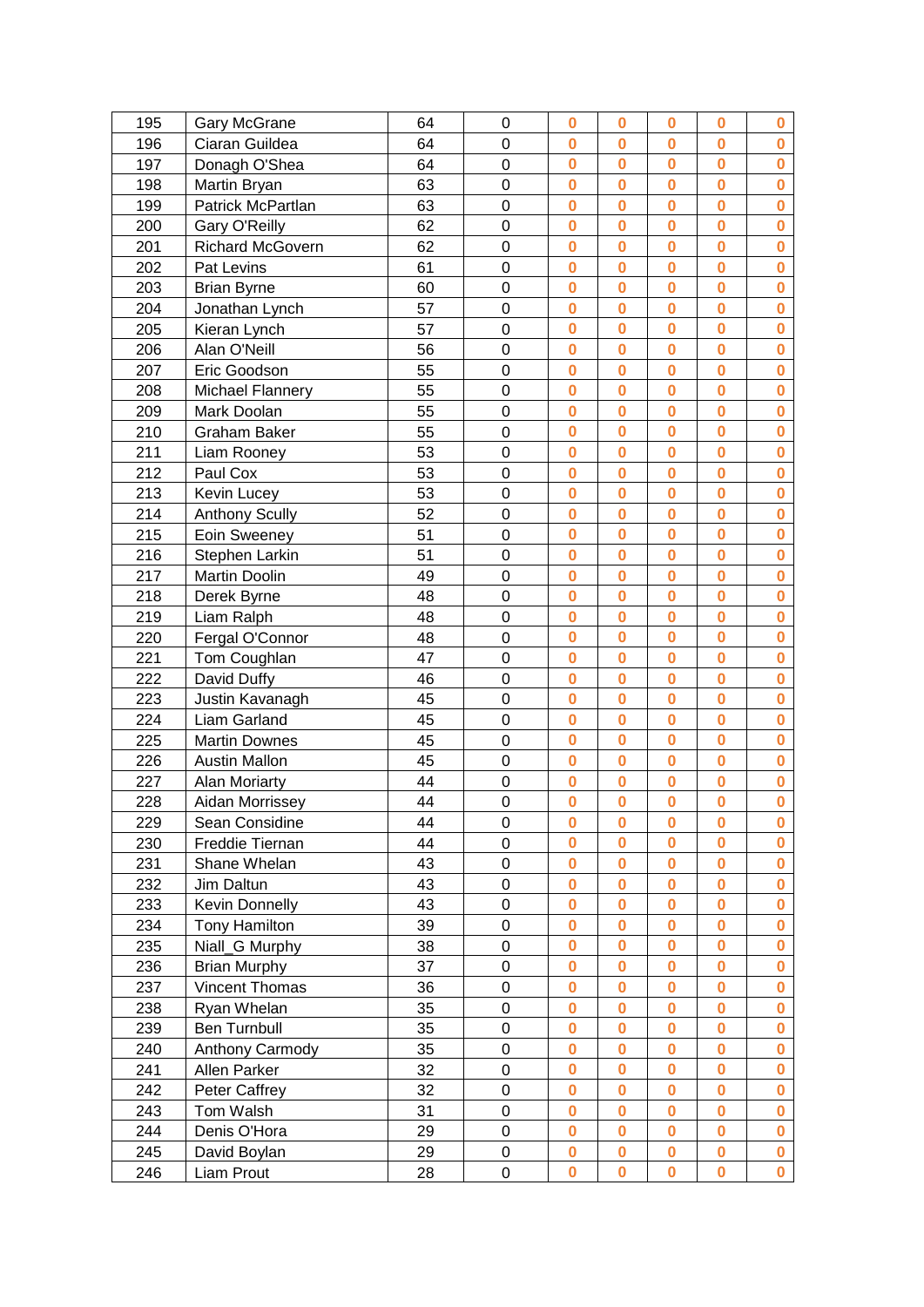| 247 | John O'Leary           | 28                      | $\mathbf 0$    | $\bf{0}$    | $\bf{0}$                | $\bf{0}$                | $\bf{0}$ | 0            |
|-----|------------------------|-------------------------|----------------|-------------|-------------------------|-------------------------|----------|--------------|
| 248 | <b>Andrew Miller</b>   | 28                      | 0              | $\bf{0}$    | $\bf{0}$                | $\bf{0}$                | $\bf{0}$ | $\bf{0}$     |
| 249 | <b>Conor Hughes</b>    | 27                      | $\overline{0}$ | $\bf{0}$    | $\bf{0}$                | $\bf{0}$                | $\bf{0}$ | $\bf{0}$     |
| 250 | <b>Gary Finnerty</b>   | 27                      | $\overline{0}$ | $\bf{0}$    | $\overline{\mathbf{0}}$ | $\overline{\mathbf{0}}$ | $\bf{0}$ | $\bf{0}$     |
| 251 | John Gallagher         | 27                      | $\mathbf 0$    | $\bf{0}$    | $\bf{0}$                | $\mathbf 0$             | $\bf{0}$ | $\mathbf 0$  |
| 252 | Derek Behan            | 26                      | 0              | $\bf{0}$    | $\overline{0}$          | $\bf{0}$                | $\bf{0}$ | $\bf{0}$     |
| 253 | <b>Frank Conroy</b>    | 26                      | $\mathbf 0$    | $\bf{0}$    | $\bf{0}$                | $\mathbf 0$             | $\bf{0}$ | $\bf{0}$     |
| 254 | Barry Kenna            | 25                      | $\overline{0}$ | $\bf{0}$    | $\bf{0}$                | $\overline{\mathbf{0}}$ | $\bf{0}$ | $\bf{0}$     |
| 255 | Keith Thompson         | 25                      | $\mathbf 0$    | $\mathbf 0$ | $\overline{\mathbf{0}}$ | $\overline{\mathbf{0}}$ | $\bf{0}$ | $\mathbf 0$  |
| 256 | <b>Robert Russell</b>  | 25                      | $\overline{0}$ | $\bf{0}$    | $\bf{0}$                | $\bf{0}$                | $\bf{0}$ | $\bf{0}$     |
| 257 | Derek Shields          | 24                      | $\mathbf 0$    | $\bf{0}$    | $\bf{0}$                | $\bf{0}$                | $\bf{0}$ | $\bf{0}$     |
| 258 | <b>Gerard Casey</b>    | 24                      | $\mathbf 0$    | $\bf{0}$    | $\bf{0}$                | $\bf{0}$                | $\bf{0}$ | $\bf{0}$     |
| 259 | Frank Coghlan          | 23                      | 0              | $\bf{0}$    | $\overline{0}$          | $\overline{\mathbf{0}}$ | $\bf{0}$ | $\bf{0}$     |
| 260 | Shane O'Hanlon         | 20                      | $\mathbf 0$    | $\bf{0}$    | $\bf{0}$                | $\bf{0}$                | $\bf{0}$ | $\bf{0}$     |
| 261 | John O'Brien           | 20                      | 0              | $\bf{0}$    | $\bf{0}$                | $\bf{0}$                | $\bf{0}$ | $\bf{0}$     |
| 262 | Edward Branagan        | 18                      | $\mathbf 0$    | $\bf{0}$    | $\bf{0}$                | $\bf{0}$                | $\bf{0}$ | $\bf{0}$     |
| 263 | <b>Richard Davis</b>   | 18                      | $\mathbf 0$    | $\bf{0}$    | $\bf{0}$                | $\bf{0}$                | $\bf{0}$ | $\bf{0}$     |
| 264 | Adam Tolan             | 18                      | 0              | $\bf{0}$    | $\overline{\mathbf{0}}$ | $\overline{\mathbf{0}}$ | $\bf{0}$ | $\bf{0}$     |
| 265 | David McGrath          | 17                      | $\overline{0}$ | $\bf{0}$    | $\bf{0}$                | $\mathbf 0$             | $\bf{0}$ | $\bf{0}$     |
| 266 | Neil O'Connor          | 17                      | 0              | $\bf{0}$    | $\bf{0}$                | $\bf{0}$                | $\bf{0}$ | $\bf{0}$     |
| 267 | Patrick Brady          | 16                      | 0              | $\bf{0}$    | $\bf{0}$                | $\bf{0}$                | $\bf{0}$ | $\bf{0}$     |
| 268 | Tommy Gallagher        | 16                      | $\mathbf 0$    | $\bf{0}$    | $\bf{0}$                | $\bf{0}$                | $\bf{0}$ | $\bf{0}$     |
| 269 | Ronan McGrath          | 16                      | $\mathbf 0$    | $\bf{0}$    | $\bf{0}$                | $\bf{0}$                | $\bf{0}$ | $\bf{0}$     |
| 270 | Roger McKenna          | 16                      | $\overline{0}$ | $\bf{0}$    | $\bf{0}$                | $\mathbf 0$             | $\bf{0}$ | $\mathbf 0$  |
| 271 | Sean Brennan           | 15                      | $\mathbf 0$    | $\bf{0}$    | $\overline{\mathbf{0}}$ | $\mathbf 0$             | $\bf{0}$ | $\bf{0}$     |
| 272 | Paul Bryce             | 15                      | 0              | $\bf{0}$    | $\bf{0}$                | $\bf{0}$                | $\bf{0}$ | $\bf{0}$     |
| 273 | Philip Killeen         | 15                      | $\overline{0}$ | $\bf{0}$    | $\bf{0}$                | $\overline{\mathbf{0}}$ | $\bf{0}$ | $\bf{0}$     |
| 274 | Joe O'Rourke           | 15                      | $\mathsf 0$    | $\mathbf 0$ | $\overline{\mathbf{0}}$ | $\overline{\mathbf{0}}$ | $\bf{0}$ | $\mathbf 0$  |
| 275 | Neil Brady             | 15                      | $\overline{0}$ | $\bf{0}$    | $\bf{0}$                | $\bf{0}$                | $\bf{0}$ | $\bf{0}$     |
| 276 | <b>Brian Kenny</b>     | 14                      | $\mathbf 0$    | $\bf{0}$    | $\bf{0}$                | $\bf{0}$                | $\bf{0}$ | $\bf{0}$     |
| 277 | JACK MC DONNELL        | 14                      | $\mathbf 0$    | $\bf{0}$    | $\bf{0}$                | $\bf{0}$                | $\bf{0}$ | $\bf{0}$     |
| 278 | <b>Patrick Dowling</b> | 14                      | $\mathbf 0$    | $\bf{0}$    | $\overline{0}$          | $\mathbf 0$             | $\bf{0}$ | $\bf{0}$     |
| 279 | Donnacha McCormack     | 13                      | $\mathbf 0$    | $\bf{0}$    | $\bf{0}$                | $\bf{0}$                | $\bf{0}$ | $\bf{0}$     |
| 280 | Colum Clifford         | 13                      | $\mathsf 0$    | $\bf{0}$    | $\bf{0}$                | $\bf{0}$                | $\bf{0}$ | $\bf{0}$     |
| 281 | <b>Brian McKeown</b>   | 13                      | 0              | $\bf{0}$    | $\bf{0}$                | $\bf{0}$                | $\bf{0}$ | $\mathbf 0$  |
| 282 | John Richardson        | 13                      | 0              | $\bf{0}$    | 0                       | $\bf{0}$                | $\bf{0}$ | $\bf{0}$     |
| 283 | Alan Cashell           | 13                      | $\mathbf 0$    | $\bf{0}$    | $\bf{0}$                | $\bf{0}$                | $\bf{0}$ | $\bf{0}$     |
| 284 | Gary Dunne             | 12                      | 0              | $\bf{0}$    | $\bf{0}$                | $\bf{0}$                | $\bf{0}$ | $\bf{0}$     |
| 285 | Declan Carroll         | 12                      | 0              | $\bf{0}$    | $\bf{0}$                | $\bf{0}$                | $\bf{0}$ | $\bf{0}$     |
| 286 | Enda McElvaney         | 11                      | 0              | $\bf{0}$    | $\bf{0}$                | $\bf{0}$                | $\bf{0}$ | $\bf{0}$     |
| 287 | Adrian McCann          | 11                      | $\mathbf 0$    | $\bf{0}$    | $\bf{0}$                | $\bf{0}$                | $\bf{0}$ | $\bf{0}$     |
| 288 | Darragh McNally        | 10                      | 0              | $\bf{0}$    | $\bf{0}$                | $\bf{0}$                | $\bf{0}$ | $\bf{0}$     |
| 289 | Jonathan Garrett       | 9                       | 0              | $\bf{0}$    | $\bf{0}$                | $\bf{0}$                | $\bf{0}$ | $\bf{0}$     |
| 290 | <b>Kevin Tuite</b>     | 9                       | 0              | $\bf{0}$    | $\bf{0}$                | $\bf{0}$                | 0        | $\bf{0}$     |
| 291 | Christopher Branagan   | 8                       | 0              | $\bf{0}$    | 0                       | $\bf{0}$                | $\bf{0}$ | $\bf{0}$     |
| 292 | John Flynn             | $\overline{7}$          | 0              | $\bf{0}$    | $\bf{0}$                | $\bf{0}$                | $\bf{0}$ | $\bf{0}$     |
| 293 | Pat Forde              | 5                       | $\mathsf 0$    | $\bf{0}$    | $\bf{0}$                | $\bf{0}$                | $\bf{0}$ | $\bf{0}$     |
| 294 | Kevin Blessing         | $\overline{\mathbf{4}}$ | $\mathbf 0$    | $\bf{0}$    | $\bf{0}$                | $\mathbf 0$             | $\bf{0}$ | $\mathbf{0}$ |